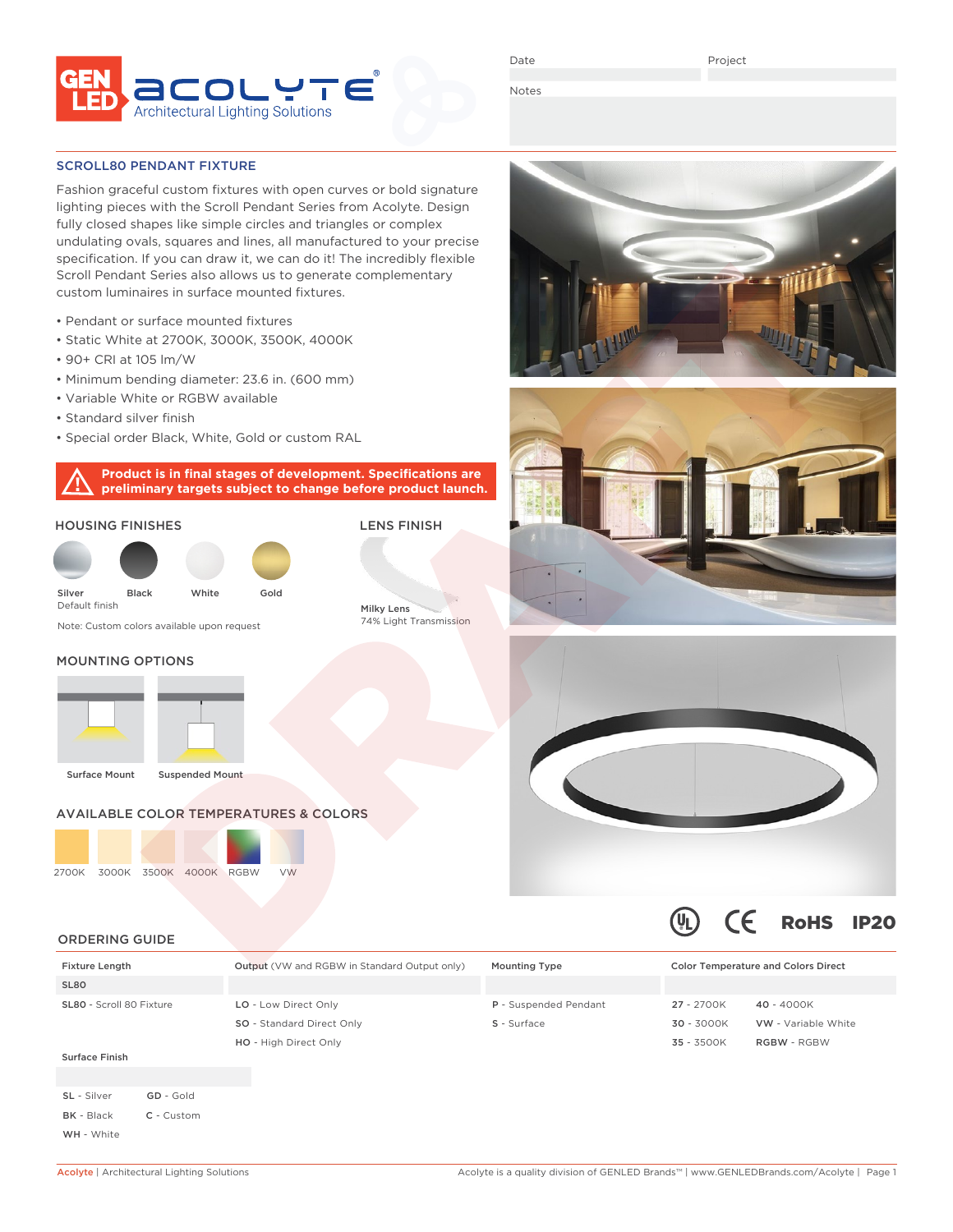

## SPECIFICATIONS

| Beam Angle                     | 110°                                                                 | Minimum Bending Diameter     | 23.6 in. (600 mm) |
|--------------------------------|----------------------------------------------------------------------|------------------------------|-------------------|
| Lens Type                      | Milky Lens (PMMA)                                                    |                              |                   |
| Length                         | Continuous lengths available. Lens max lengths are 19 ft 8 in. (6 m) | Minimum<br>23.6 in. (600 mm) |                   |
| <b>Operating Voltage</b>       | Low-voltage constant current (remote driver with 100-277V AC input)  |                              |                   |
| Dimming                        | 0-10V, DALI                                                          |                              |                   |
| <b>Available Colors</b>        | 2700K, 3000K, 3500K, 4000K, VW, RGBW                                 |                              |                   |
| <b>Efficacy (Static White)</b> | 105 lm/W                                                             |                              |                   |
| Lumens (Static White)          | 665-735 lm/ft (2180-2410 lm/m)                                       |                              |                   |
| CRI                            | $90+$                                                                |                              |                   |
| <b>Certifications</b>          | UL, CE, RoHS                                                         |                              |                   |

#### ACCESSORIES

| Coupler            | Suspended Mounting Kit (included accessory) | End Caps (included accessory) |
|--------------------|---------------------------------------------|-------------------------------|
| Part #: XXXXXX     |                                             |                               |
|                    |                                             |                               |
| <b>DIMENCIONIC</b> |                                             |                               |

#### DIMENSIONS





Width: 3.15 in. (80 mm) Height: 1.48 in. (37.5 mm) Length: Up to 19 ft 8 in. (6 m)

Acolyte does not warrant or represent that the information is free from errors or omission. The information may change without notice and Acolyte is not in any way liable for the<br>accuracy of any information printed and sto